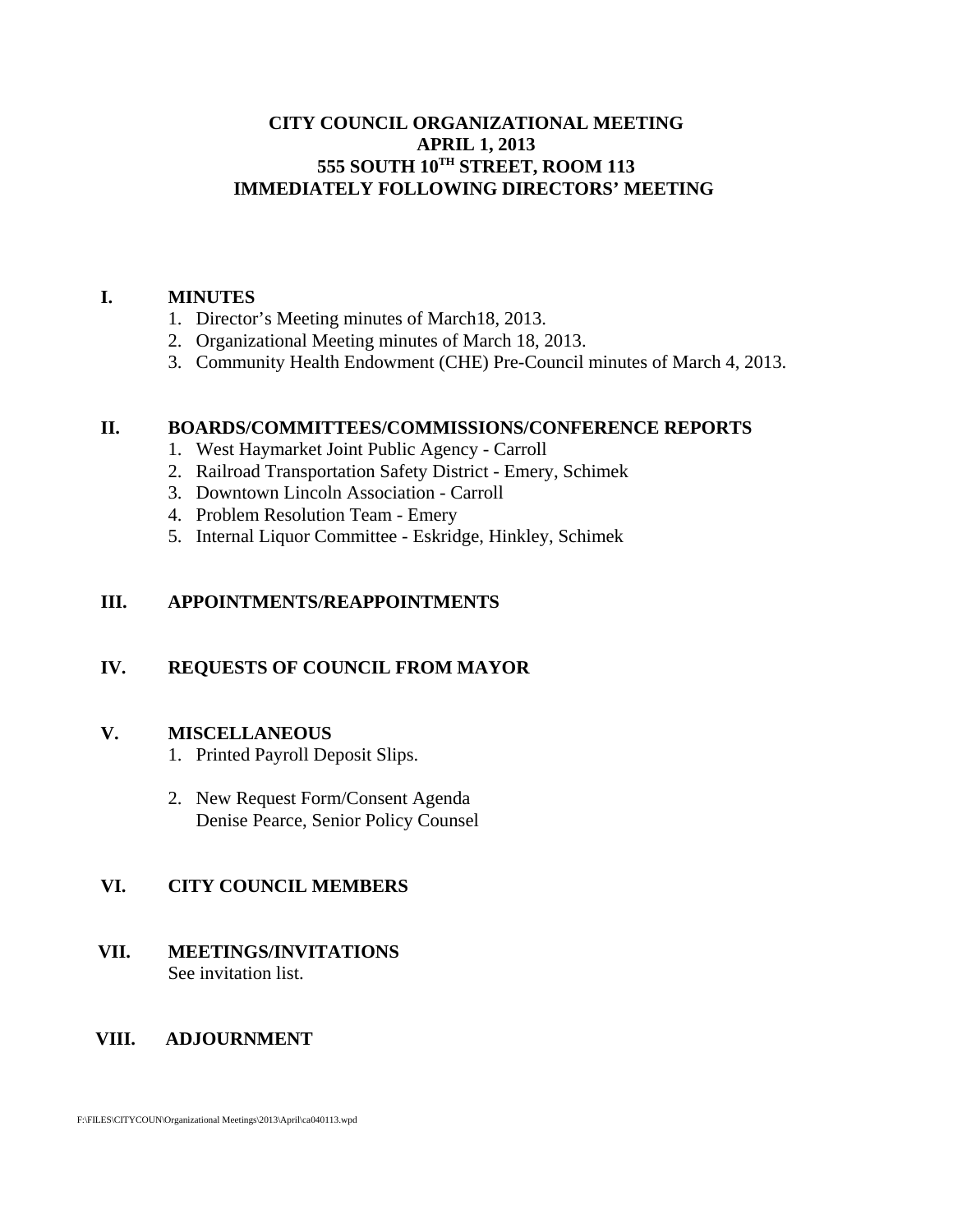### **MINUTES CITY COUNCIL ORGANIZATIONAL MEETING APRIL 1, 2013**

- **Present:** Carl Eskridge, Chair; Jon Camp, Vice Chair; Doug Emery; Jonathan Cook; DiAnna Schimek; and Lloyd Hinkley
- **Absent:** Gene Carroll
- **Others:** Rick Hoppe, Chief of Staff; Trish Owen, Deputy Chief of Staff; Denise Pearce, Senior Policy Counsel; Rod Confer, City Attorney; and Mary Meyer, City Council Secretary

Chair Eskridge opened the meeting at 2:15 p.m. and announced the location of the Open Meetings Act.

#### **I. MINUTES**

- 1. Director's Meeting minutes of March18, 2013.
- 2. Organizational Meeting minutes of March 18, 2013.
- 3. Community Health Endowment (CHE) Pre-Council minutes of March 4, 2013.

The above minutes distributed to City Council Members and placed on file in Council Office.

### **II. BOARDS/COMMITTEES/COMMISSIONS/CONFERENCE REPORTS**

#### **1. West Haymarket Joint Public Agency - Carroll**

Carroll absent.

### **2. Railroad Transportation Safety District - Emery, Schimek**

Emery stated the majority of conversation centered on quiet zones, and continued issues of being on the same page with the railroad. Do have a signed contract for work at the Waverly quiet zone, with the railroad now saying they are not doing. Will re-negotiate. Emery commented did discuss what would be done if receiving the same amount of money as before. Will know what the Railroad Transportation Safety budget will be when the railroad announces their budget. Believe the committee will see an amount similar to last year, meaning not fully funded. The RTSD has to make decisions on addressing.

Cook asked if there was an update on the S.W.  $40<sup>th</sup>$  overpass? Emery replied not specifically, but will find out. Cook stated he was curious how it was progressing per the time line? Emery answered they haven 't heard anything was behind, time wise. The one we're disagreeing on is Waverly.

Schimek added we also did a resolution to authorize our RTSD to become an LPA, for the purpose of looking at 35th and Cornhusker. Emery added an LPA basically talks about federal dollars now with a new process. We have to sign off on legislation allowing the RTSD to be considered a governing body. Schimek commented if we want to qualify for federal funds. Emery stated they didn't think this would happen quickly but we have to start. Schimek stated also only for this particular project.

Eskridge stated the S.W. 40<sup>th</sup> project arose at the Lancaster Correctional JPA meeting and believe it is on task. Happening, but a slow project because of all the tracks. They time their work to when trains are not traveling there. Schimek stated looking at the actual expenditures to date, less than 10% of the total project, has been spent. On track.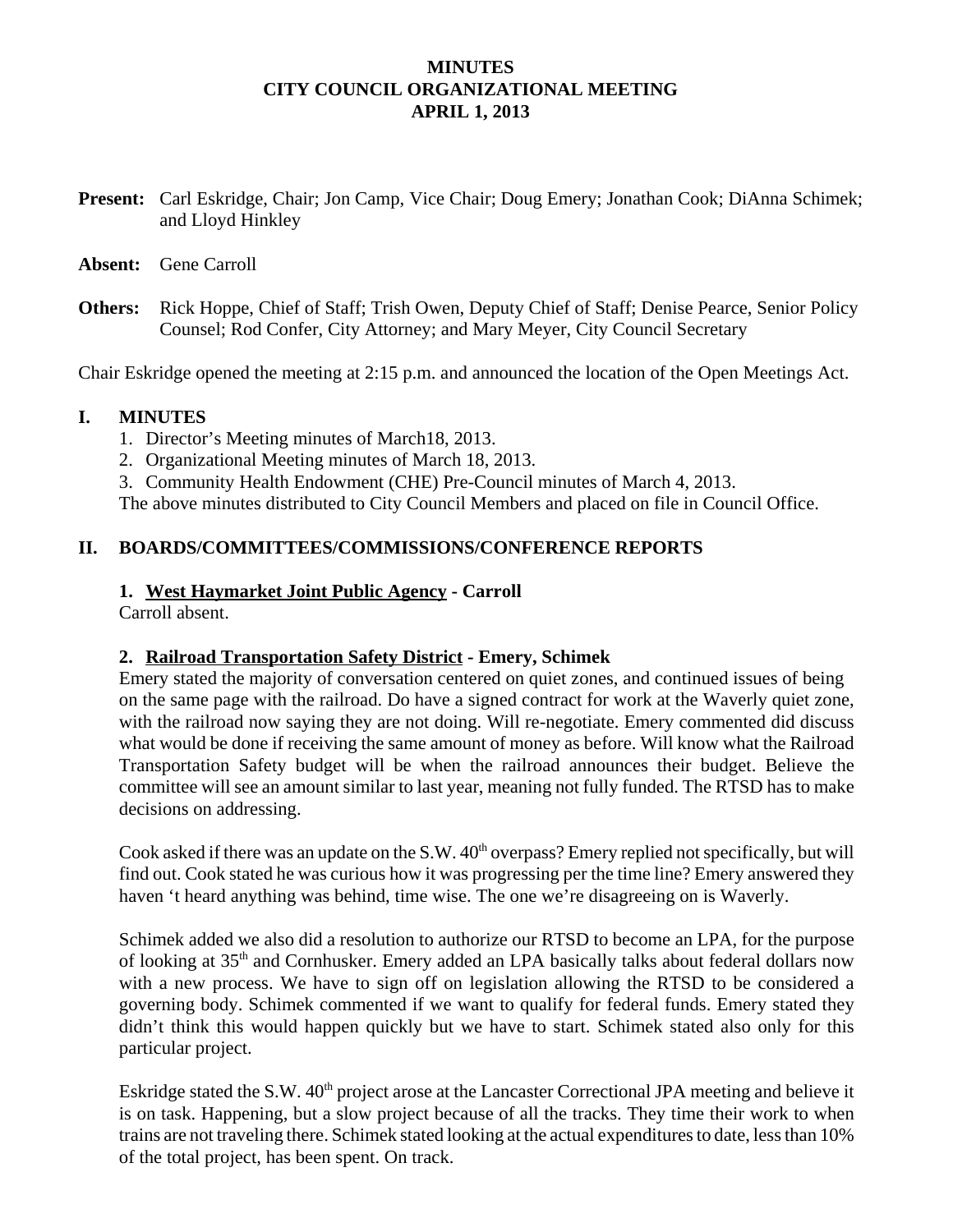Cook stated it was a big mistake to close the crossing based upon promises the railroad would cooperate and help us. We should never ever do again. Schimek added the budgetary figures don't necessarily reflect what has been done, as often there's a period of waiting between bills and the actual payment. Emery stated at this time we believe we have an agreement with the railroad and proceeding.

## **3. Downtown Lincoln Association - Carroll**

Carroll absent.

# **4. Problem Resolution Team - Emery**

Emery stated the PRT down to approximately 6 active cases. The bad news being we're coming out of the easy months. In winter no one does much painting and don't have problems with grass and weeds. Suspect this number to rise. Then the 6 we have now have mostly have been with the PRT for a considerable amount of time. Finally cleared 6927 Aylesworth. The property has been bought and will be demolished. Then used for a lot for North East High School students to build a house, starting in the fall of 2013, or 2014.

Emery commented the number is probably the smallest number seen of active cases, but down to the hard core cases. We have several which we have been in court, trying to get remedied.

Hinkley asked what is the procedure on acquisition? Emery replied actually the Lincoln Housing Authority bought the house on Aylesworth and will solely be dealing with the property. Ultimately the people who help build and end up with the house will pay for the lot. Sort of a revolving fund. The PRT helped in this case as unfortunately the person who owned the house owed more than we could get. But well worth the trouble as this was a house where no one lived, and we wouldn't let them live there as there were racoons in the upper part of the house. Also caused problems with the neighbors. A large tree in the yard had parts falling on the neighbor's fence three times. The house was a problem for the last five years.

# **5. Internal Liquor Committee - Eskridge, Hinkley, Schimek**

Eskridge stated the Committee learned the server training process is in full swing with the free period ending today. People will now pay for their permits. He stated also working with the Law Department on an ordinance for entertainment districts, which will be before Council soon. Interesting at almost every monthly meeting Cornhusker Place Detox brings statistics on the individuals using the facility, specifically on the bars where people report their last drink. We are given the figures and the blood alcohol rate. At the meeting some bar owners thought unfair as a lot of individuals going to detox don't come from their establishments. Shouldn't they report where they're buying their alcohol, if buying off sale? Eskridge stated the figures were then given with a number of institutions, not a name of a specific store. This information will be more detailed in the future and we'll see if there are problems with stores. Now seeing a couple of concerns with bars which have higher numbers of individuals, and also higher BAC's. Will meet with these bar owners shortly.

### **III. APPOINTMENTS/REAPPOINTMENTS** None

# **IV. REQUESTS OF COUNCIL FROM MAYOR** None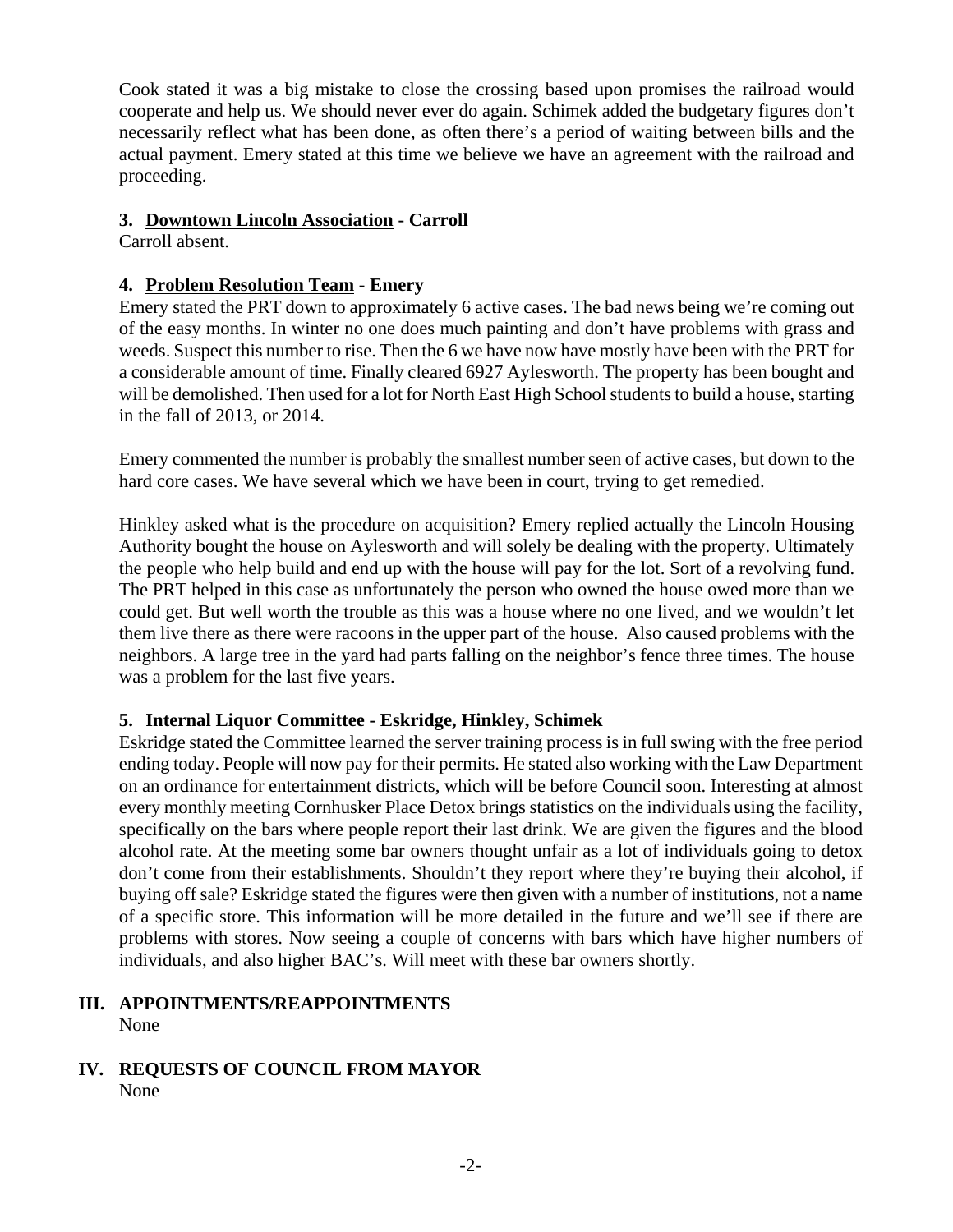## **V. MISCELLANEOUS**

# **1. Printed Payroll Deposit Slips**

Meyer stated our department receives paper pay stubs, while everyone else takes off the internet. The time line for receiving paper stubs is narrowing and we will have to take our pay stubs off the internet. Madalyn in Payroll will give everyone the correct code in order to pull up. Someone in the office should have the codes. If you want printed pay stubs I can do. If you don't want me to print out I will have the codes sent to you. For me to have all codes do need written permission from the Chair.

Cook asked if you have to be on the City network to have access? Meyer replied yes. Cook stated you can't log in from home. Meyer thought Madalyn had a way, which she would explain. Cook added, not important for him, and have previously told Meyer fine with her logging in and printing his if he ever wanted a copy. If Meyer was the codes keeper would be fine. Eskridge added sometime one may need a copy but otherwise not really too important to print. Camp asked if they thought of automatically sending an email out to everyone? Meyer thought it would be a lot of extra trouble for payroll. Cook added, people do know what we're paid, but it could go wrong with other people having your social security number, etc.

Schimek asked when will this go into effect? Meyer replied as soon as we want, we get paid this week and will receive printed pay stubs. If we decide now should be applicable within the next two weeks. Cook asked if they would still receive their W-2, on paper? Meyer was sure we would. Camp asked if everyone in the City is on the automatic pay stub program? Meyer stated really close, with the few that are not being forced to soon.

Eskridge stated virtually every company and government entity does this. We should go this direction. Meyer added, if someone wants, will be able to print a certain pay stub, having permission from the specific person. Emery stated, as apparently there is no need, ask them to take off the part at the bottom which reads, you need to retain these. If not sending obviously doesn't make a difference. Meyer added if Council wants copy every two weeks can print them out. Schimek said she does until she leaves. Meyer asked if others want to pull up, or like her to print out? Schimek stated she would like Meyer to print her's. Camp said his trouble is failure to report in his checking account, and if the amounts taken out change, may make a mistake. Eskridge stated we'll figure out shortly.

## **2. New Request Form/Consent Agenda**

Pearce distributed email regarding the consent forms. Confer stated we talked about this system a couple of weeks ago and we now have changed the form to implement this procedure with the directors informed and they should start using. As soon as City Clerk Meier is ready to start implementing we will be utilizing to increase the number of items on the Consent Agenda. He added Ross had a couple of ideas, which we want Council to know. She proposed Council should vote on the Consent agenda after the hearing on the Consent agenda, and vote on the liquor licenses after the agenda on the liquor licenses. This allows people attending for the consent agenda items, particularly these two items, to know the result. Camp asked if okay with procedure, and Robert's Rules? Confer replied yes. Camp added, would be great on liquor licenses. People wait a long time. Are there other situations where we had an immediate vote? Ross replied on the consent agenda are the appointments, then anything the directors would ask for, so after their hearing they would immediately know what Council action was. After that have Public Hearing Ordinances and Third Reading Ordinances, and don't think it would be appropriate. Camp agreed, adding those need directors.